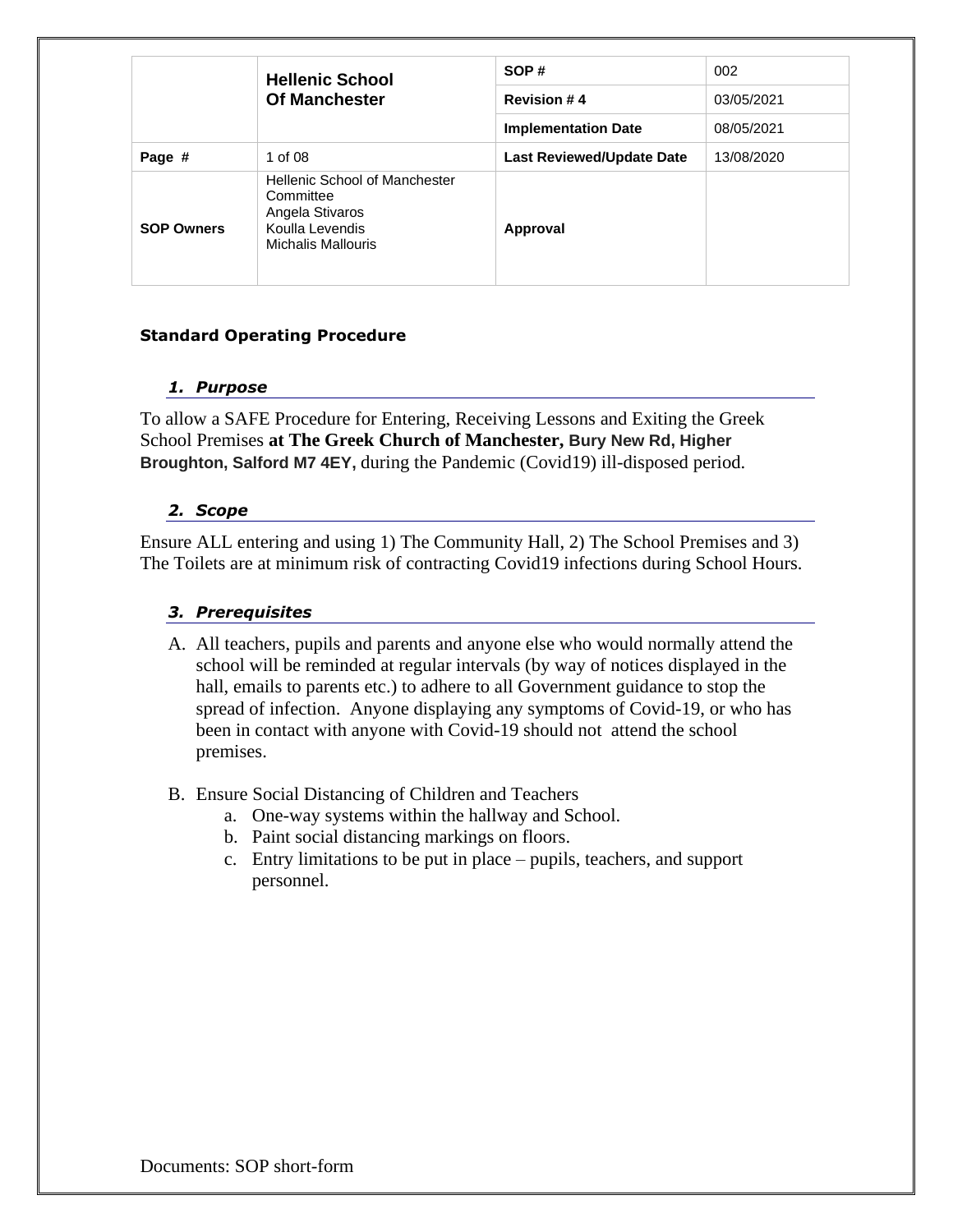|                   | <b>Hellenic School</b><br><b>Of Manchester</b>                                                                       | SOP#                             | 002        |
|-------------------|----------------------------------------------------------------------------------------------------------------------|----------------------------------|------------|
|                   |                                                                                                                      | <b>Revision #4</b>               | 03/05/2021 |
|                   |                                                                                                                      | <b>Implementation Date</b>       | 08/05/2021 |
| Page #            | 2 of 08                                                                                                              | <b>Last Reviewed/Update Date</b> | 13/08/2020 |
| <b>SOP Owners</b> | <b>Hellenic School of Manchester</b><br>Committee<br>Angela Stivaros<br>Koulla Levendis<br><b>Michalis Mallouris</b> | Approval                         |            |

d. Classroom available seating to be rearranged with Social Distancing in mind, to: Classroom  $1 - 4$  children maximum

- Classroom  $2 6$  "  $Classroom 3 - 6$ Classroom  $4 - 8$  " Classroom  $5 - 9$  " Classroom  $6 - 9$ Classroom  $7 - 11$  "  $Classroom 8 - 8$
- Classroom  $9 12$  " (Community Hall if required)
- C. Disinfect and Sanitize surfaces and areas as required. Make sanitizers available within each classroom.
- D. Ensure Hygiene, disinfection, and single occupancy of Common areas such as Toilets and Library.

### *4. Responsibilities*

The following person/s will be responsible for:

Teachers

- Guidance of children to their classrooms
- Authorisation of children to visit the Bathroom
- Ensure social distancing between pupils
- Releasing of children to their parents safely at the end of schooling hours

Parents

- Ensuring that no-one displaying any symptoms of Covid-19 attends the school or the school premises.
- Ensuring prompt and efficient school premises entry and exit with minimum direct interaction with other parents and pupils.
- Ensure abdication of their children to school at the right time allocated for their class.
- Ensure children are collected at the current allocated time for their class.
- Ensure Social Distancing while on school premises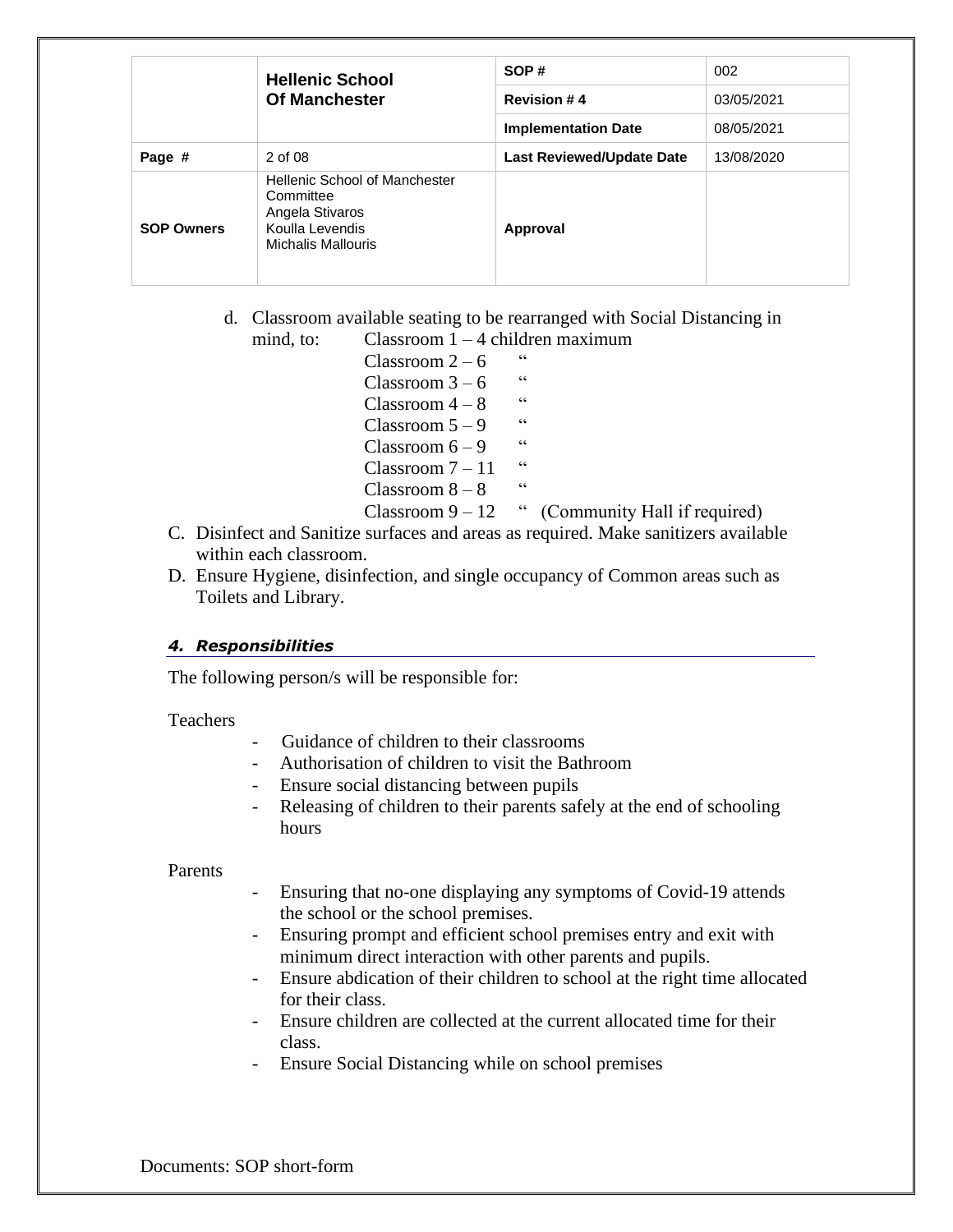|                   | <b>Hellenic School</b><br><b>Of Manchester</b>                                                                | SOP#                             | 002        |
|-------------------|---------------------------------------------------------------------------------------------------------------|----------------------------------|------------|
|                   |                                                                                                               | <b>Revision #4</b>               | 03/05/2021 |
|                   |                                                                                                               | <b>Implementation Date</b>       | 08/05/2021 |
| Page #            | 3 of 08                                                                                                       | <b>Last Reviewed/Update Date</b> | 13/08/2020 |
| <b>SOP Owners</b> | <b>Hellenic School of Manchester</b><br>Committee<br>Angela Stivaros<br>Koulla Levendis<br>Michalis Mallouris | Approval                         |            |

Not to enter School Premises at any time unless instructed and authorized by a teacher and or a member of the committee. Face cover must be worn if and when entering the school premises.

School Committee Members & Helpers

- Ensure adherence of Social Distancing within the school premises
- Ensure hygiene and sanitization is undertaken and carried out when required
- Ensure one-way system is followed within the school premises
- Ensure single occupancy of social areas within the school
- Ensure smooth operation of the School throughout the day to minimize the risk of contracting or infecting Covid19.

# *5. Procedure*

- 1. All teachers, pupils and parents, and anyone else who would normally attend the school to be reminded to adhere to all Government guidance to stop the spread of infection. In particular, anyone displaying symptoms of Covid-19 or who was been in contact with anyone with Covid-19 should not attend the school premises.
- 2. Parents will bring their children to school a maximum of 15-minutes before lessons will start. One parent only to accompany their child into school.
- 3. Parents will line-up outside Fire Exit 1 entrance/exit as this will be the NEW point of School Entrance.
- 4. Parents will line-up outside the Entrance adhering to guidelines indicated by the lines drawn on the floor to ensure Social Distancing of 2 meters.
- 5. Parents will allow their children to enter the School Premises when authorized to do so. Parents will NOT be allowed to enter the school premises at this stage.
- 6. Each class will be allocated a time slot for starting their lessons.
- 7. Class start times will be staggered; Group 1 Start Time 11:00am, Group 2 Start Time 11:15am.
- 8. Break times will also be staggered.
- 9. Group 1 3x Classes will start at 11:00am and finish at 13:30. These classes are:
	- a. Ms. Vasiliki's Break Time  $1 11:40$
	- b. Ms. Sofia's Break Time  $2 12:00$
	- c. Ms. Nancy's Break Time  $3 12:20$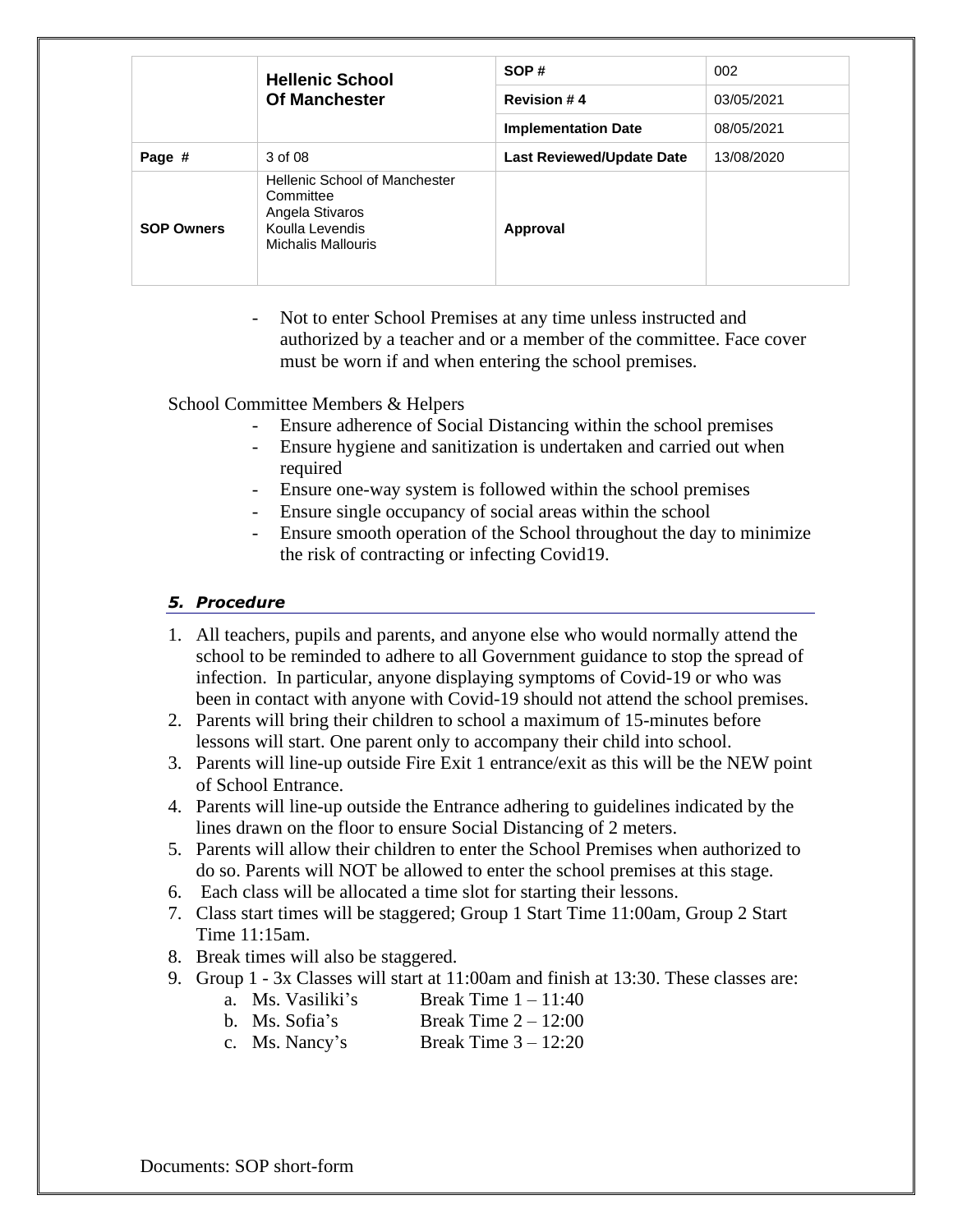|                   | <b>Hellenic School</b><br><b>Of Manchester</b>                                                                       | SOP#                             | 002        |
|-------------------|----------------------------------------------------------------------------------------------------------------------|----------------------------------|------------|
|                   |                                                                                                                      | <b>Revision #4</b>               | 03/05/2021 |
|                   |                                                                                                                      | <b>Implementation Date</b>       | 08/05/2021 |
| Page #            | 4 of 08                                                                                                              | <b>Last Reviewed/Update Date</b> | 13/08/2020 |
| <b>SOP Owners</b> | <b>Hellenic School of Manchester</b><br>Committee<br>Angela Stivaros<br>Koulla Levendis<br><b>Michalis Mallouris</b> | Approval                         |            |

- 10. Group 2 4x Classes will start at 11:15 and finish at 13:45. These classes are:
	- a. Ms. Vanda's Break Time  $4 12:40$
	- b. Ms. Konstantina's Break Time 4 12:40
	- c. Ms. Maria's Break Time  $5 13:00$
	- d. Mr. Charalambo's Break Time 5 13:00
- 11. Group 1 Children to arrive between 10:45 11:00am and will be escorted right away to their classrooms.
- 12. Group 2 Children to arrive between 11:00 11:15am and will be escorted right away to their classrooms.
- 13. If any student and parent arrive early, please remain within your car until your allocated time.
- 14. Once the children are allowed to enter the school premises, they will be escorted to their classroom by a member of the committee ensuring social distancing.
- 15. Classes will last for 2.5hours. A minimum of 1x break will be allowed for a minimum period of 15-20 minutes as specified above. This break(s) will be confined within the classroom occupied or it will be in the form of a short walk. outside accompanied by their teacher and a member of the committee if needed.
- 16. Sanitizers will be provided by the school and will be allocated 1x in each classroom.
- 17. Classes will finish as times specified above, Group  $1 13:30$ , Group  $2 13:45$ .
- 18. Teachers will escort their pupil's downstairs to the community hall ensuring all H&S measures are followed.
- 19. Parents will line up outside to wait for their children to finish school adhering to the social distancing guidance.
- 20. Parents one at a time will be allowed to enter the hall via Fire Exit Entrance 1 take their child(ren) and exit the premises via Fire Exit Entrance 2.
- 21. Each classroom will be released and allowed to leave as per the times allocated above.
- 22. Teachers will be asked to wear a face protection during classes.
- 23. In the case where a child needs to leave their class a member of the committee and/or helpers will be asked by the teacher to supervise and ensure all safety measures are adhered to.
- 24. In the case where a child needs to attend the Bathroom facilities a committee member or a helper(s) will ensure sanitization of the facilities before and after use and ensure that the child is safe and adheres to the guidance.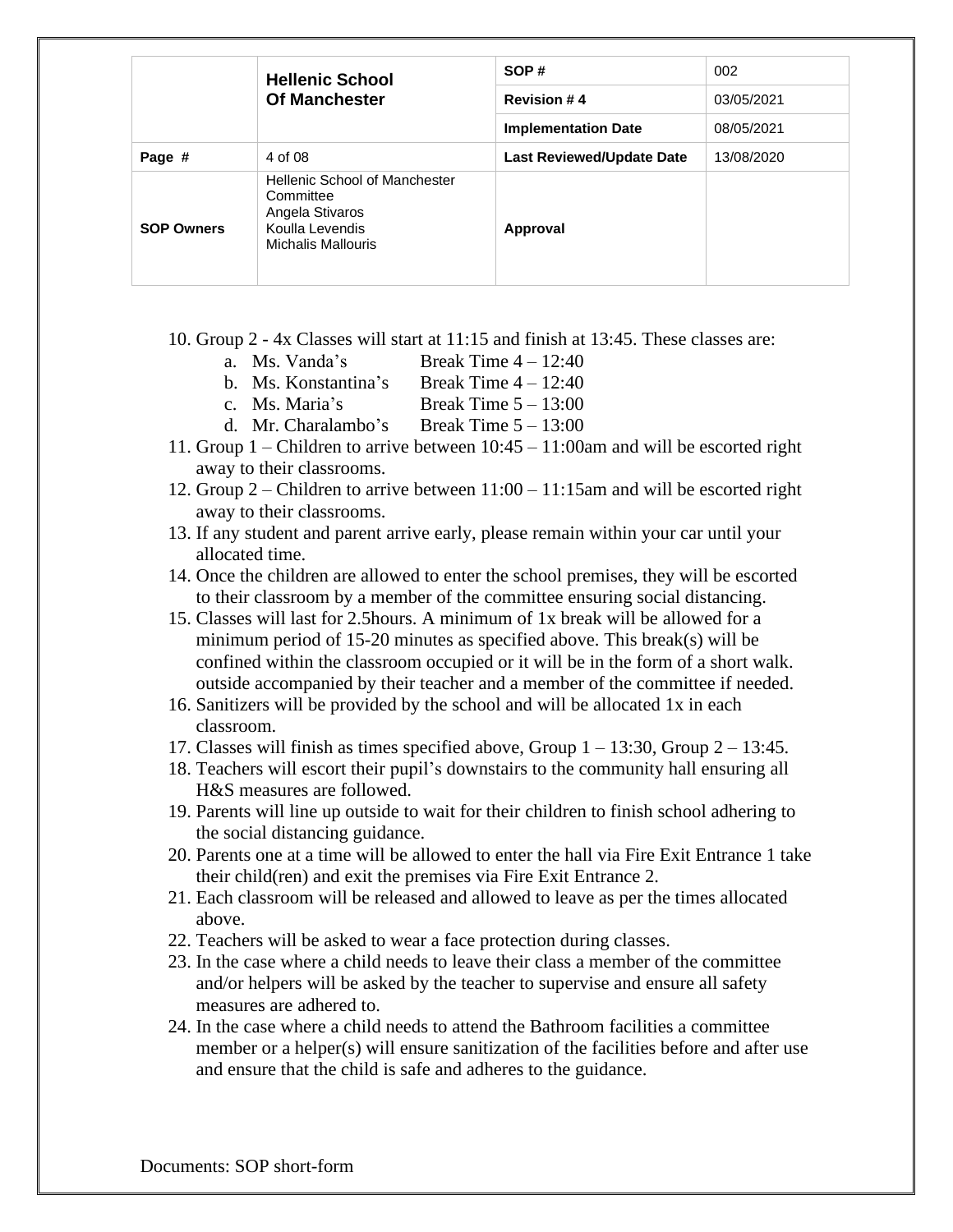|                   | <b>Hellenic School</b><br><b>Of Manchester</b>                                                                       | SOP#                             | 002        |
|-------------------|----------------------------------------------------------------------------------------------------------------------|----------------------------------|------------|
|                   |                                                                                                                      | <b>Revision #4</b>               | 03/05/2021 |
|                   |                                                                                                                      | <b>Implementation Date</b>       | 08/05/2021 |
| Page #            | 5 of 08                                                                                                              | <b>Last Reviewed/Update Date</b> | 13/08/2020 |
| <b>SOP Owners</b> | <b>Hellenic School of Manchester</b><br>Committee<br>Angela Stivaros<br>Koulla Levendis<br><b>Michalis Mallouris</b> | Approval                         |            |

- 25. In the case where a teacher must leave the classroom a replacement person (another teacher or helper) must be called to ensure the class remains orderly with social distancing.
- 26. In the case where a child is unwell the teacher or a member of the committee or helper will contact his/her parents to collect their child as soon as possible.

# *6. References*

This SOP has been put together based on the Risk Assessment carried out on the 8<sup>th</sup> August 2020, 08/08/2020\_V.1.1 // MM, COVID19 - OPENING THE SCHOOL DURING THE PANDEMIC, Attending & Participating in School Lessons while the Risk of contracting and/or infecting others with Covid19 AND

Minutes of Hellenic School of Manchester Committee, Held on Tuesday 15<sup>th</sup> April 2021.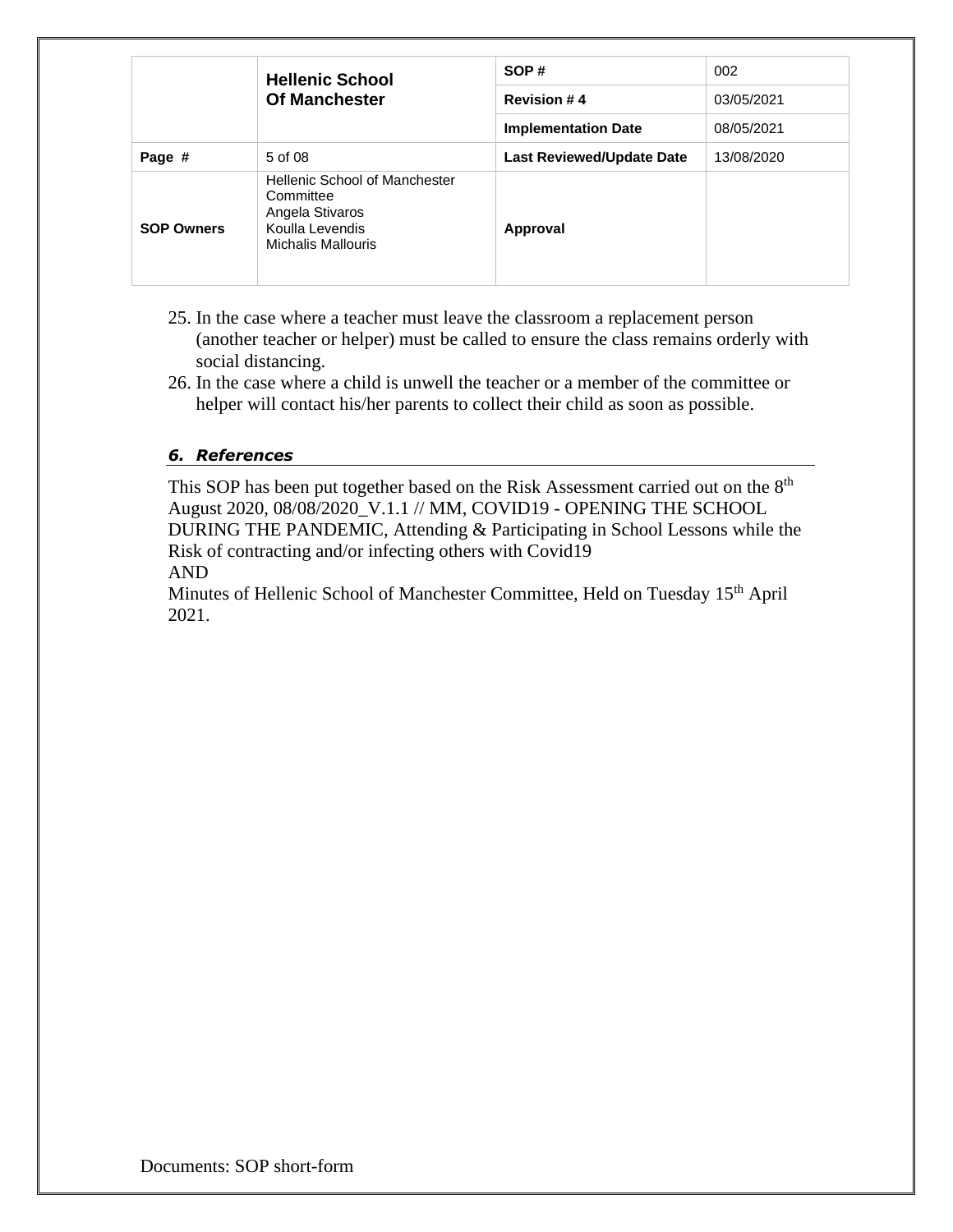|                   | <b>Hellenic School</b><br><b>Of Manchester</b>                                                                       | SOP#                             | 002        |
|-------------------|----------------------------------------------------------------------------------------------------------------------|----------------------------------|------------|
|                   |                                                                                                                      | <b>Revision #4</b>               | 03/05/2021 |
|                   |                                                                                                                      | <b>Implementation Date</b>       | 08/05/2021 |
| Page #            | 6 of 08                                                                                                              | <b>Last Reviewed/Update Date</b> | 13/08/2020 |
| <b>SOP Owners</b> | <b>Hellenic School of Manchester</b><br>Committee<br>Angela Stivaros<br>Koulla Levendis<br><b>Michalis Mallouris</b> | Approval                         |            |

# *7. Definitions*

A schematic diagram of the Community Hall and the School Premises is included below: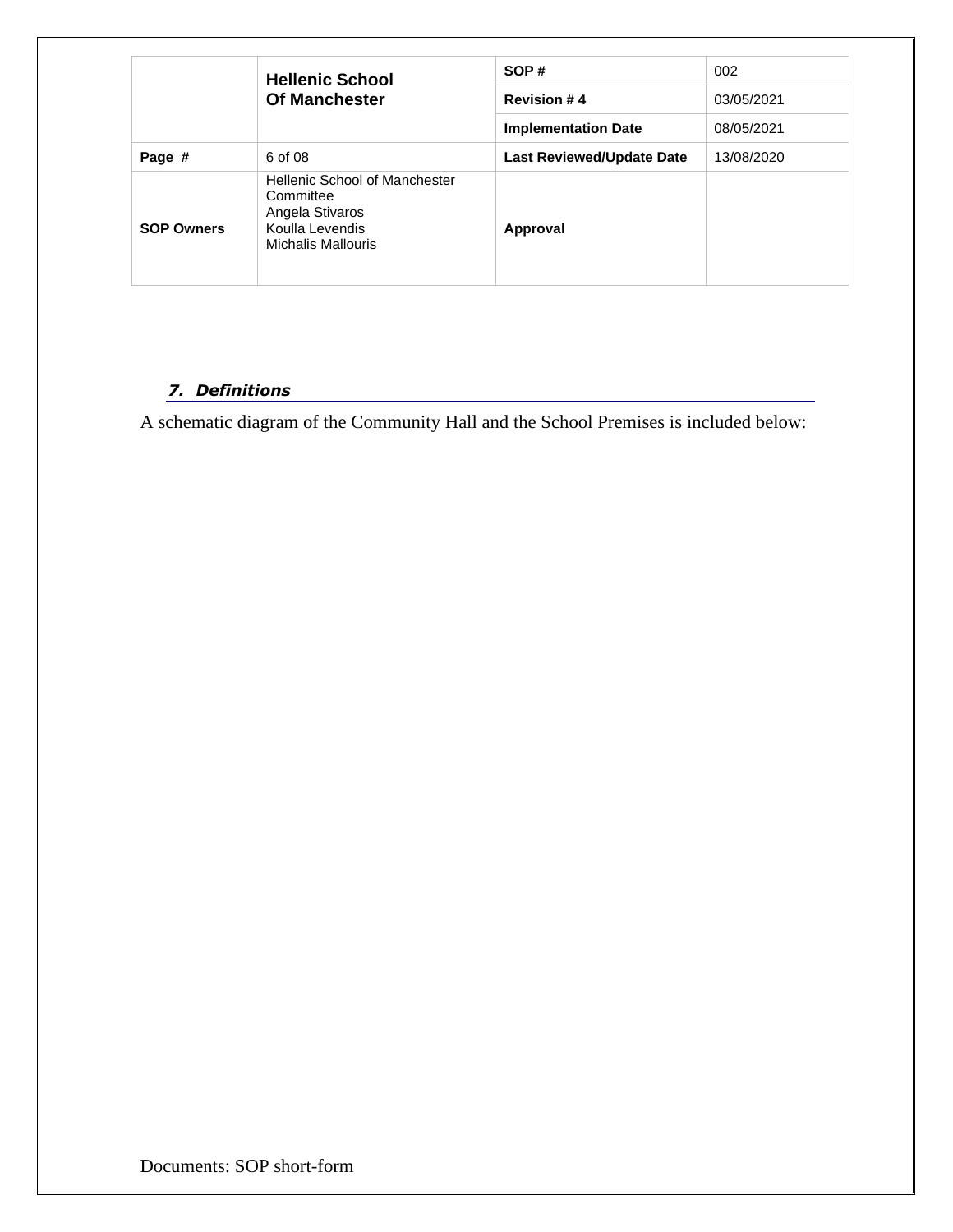|                   | <b>Hellenic School</b><br><b>Of Manchester</b>                                                         | SOP#                             | 002        |
|-------------------|--------------------------------------------------------------------------------------------------------|----------------------------------|------------|
|                   |                                                                                                        | <b>Revision #4</b>               | 03/05/2021 |
|                   |                                                                                                        | <b>Implementation Date</b>       | 08/05/2021 |
| Page #            | 7 of 08                                                                                                | <b>Last Reviewed/Update Date</b> | 13/08/2020 |
| <b>SOP Owners</b> | Hellenic School of Manchester<br>Committee<br>Angela Stivaros<br>Koulla Levendis<br>Michalis Mallouris | Approval                         |            |